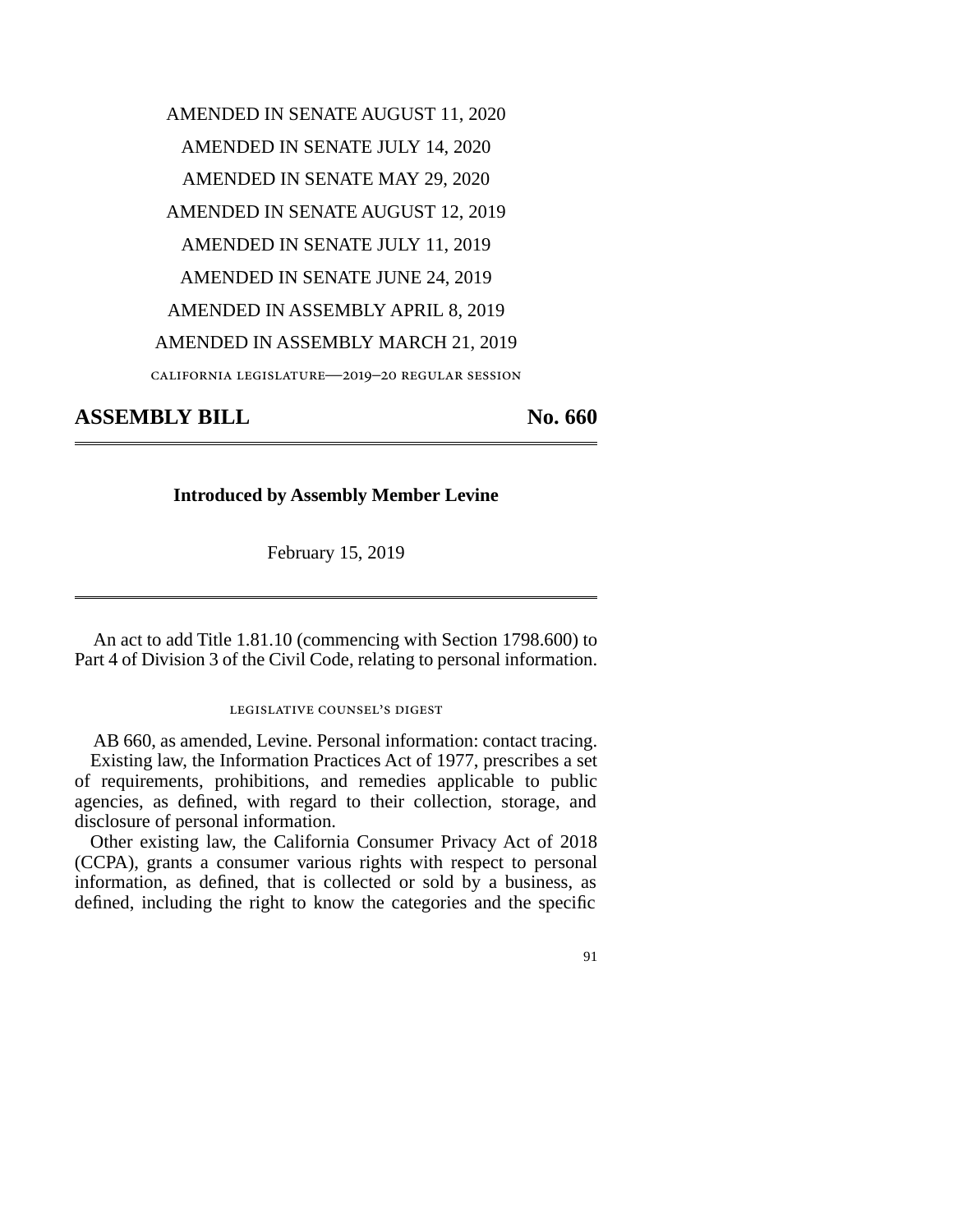pieces of personal information that have been collected and to opt out of the sale of personal information. The CCPA also grants a consumer the right to request a business to delete any personal information about the consumer collected by the business and requires a business to do so upon receipt of a verified request, except as specified. The CCPA exempts certain categories of personal information and entities from its provisions, including a health care provider or a covered entity governed by certain federal privacy, security, and data breach notification rules if the health care provider or covered entity maintains information in accordance with specified requirements.

This bill would prohibit data collected, received, or prepared for purposes of contact tracing from being shared with any entity other than a public health entity. *used, maintained, or disclosed for any purpose other than facilitating contact tracing efforts.* The bill would prohibit a law enforcement official *an officer, deputy, employee, or agent of a law enforcement agency, as defined,* from engaging in contact tracing. *The bill would require all data collected, received, or prepared for purposes of contact tracing to be deleted within 60 days, except if that data is in the possession of a state or local health department.* The bill would define terms for its purposes.

Existing constitutional provisions require that a statute that limits the right of access to the meetings of public bodies or the writings of public officials and agencies be adopted with findings demonstrating the interest protected by the limitation and the need for protecting that interest.

This bill would make legislative findings to that effect.

The California Constitution requires local agencies, for the purpose of ensuring public access to the meetings of public bodies and the writings of public officials and agencies, to comply with a statutory enactment that amends or enacts laws relating to public records or open meetings and contains findings demonstrating that the enactment furthers the constitutional requirements relating to this purpose.

This bill would make legislative findings to that effect.

Vote: majority. Appropriation: no. Fiscal committee: yes. State-mandated local program: no.

91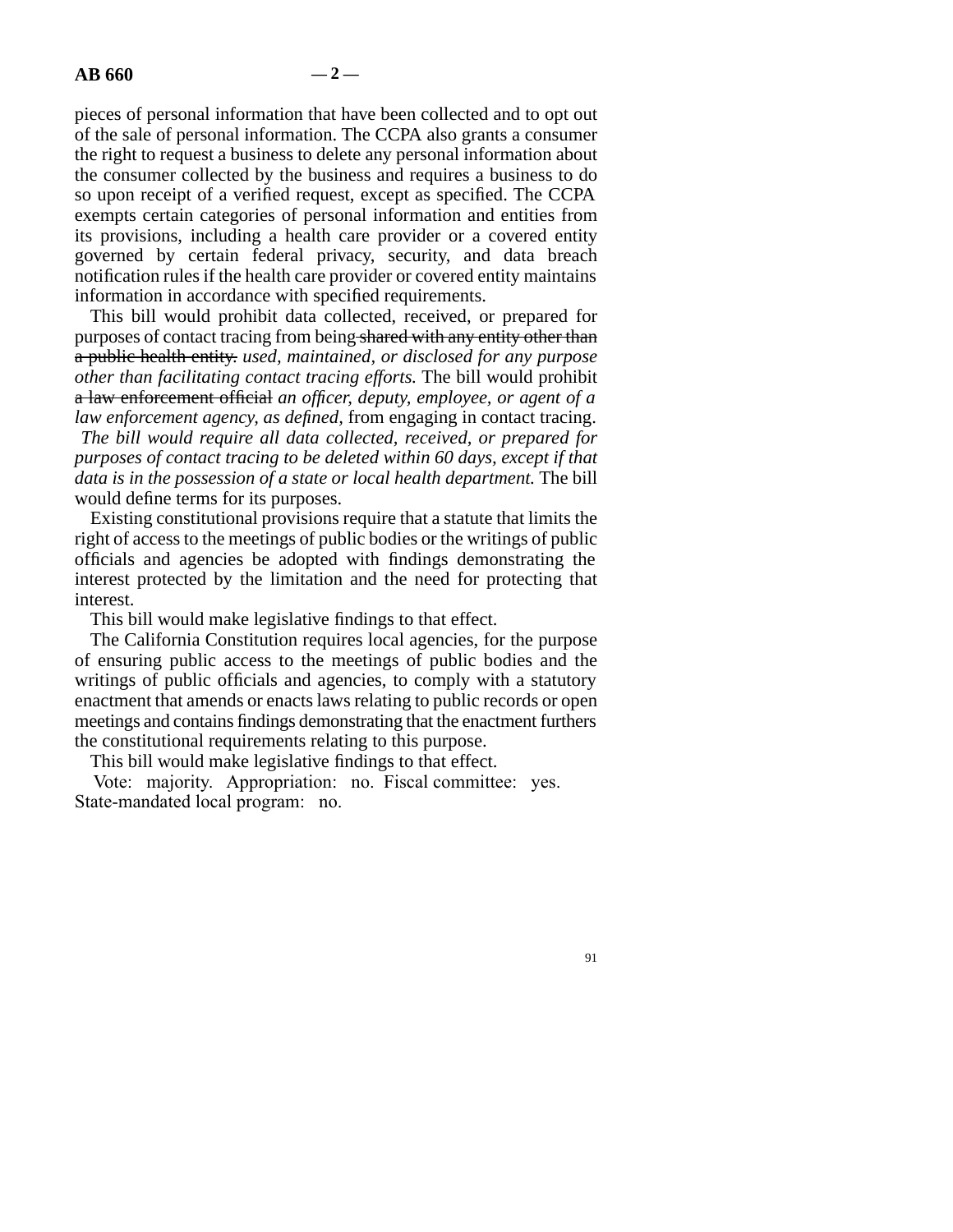91

*The people of the State of California do enact as follows:* 

1 SECTION 1. Title 1.81.10 (commencing with Section 2 1798.600) is added to Part 4 of Division 3 of the Civil Code, to 3 read:  $\overline{4}$ 5 TITLE 1.81.10. CONTACT TRACING  $\frac{6}{7}$  $1798.600$ . As used in this title: 8 (a) "Contact tracing" means identifying and monitoring 9 individuals, through data collection and analysis, who may have 10 had contact with an infectious person as a means of controlling 11 the spread of a communicable disease. 12 (b) "Data" means measurements, transactions, determinations, 13 locations, or other information, whether or not that information 14 can be associated with a specific natural person. 15 (c) "Law enforcement official" means any local agency or 16 officer of a local agency authorized to enforce criminal statutes, 17 regulations, or local ordinances or to operate jails or to maintain 18 custody of individuals in jails, and any person or local agency 19 authorized to operate juvenile detention facilities or to maintain 20 custody of individuals in juvenile detention facilities. "Law 21 enforcement official" for purposes of this title also includes staff 22 of a district attorney.<br>23 (d) "Public health (d) "Public health entity" means a state or local public entity 24 that is responsible for public health matters as part of its official 25 mandate. line 26 *(c) "Law enforcement agency" means any of the following:*  27 (1) *A police department.*  line 28 *(2) A sheriff's department.*  29 (3) A district attorney. line 30 *(4) A county probation department.*  line 31 *(5) A transit agency police department.*  line 32 *(6) A school district police department.*  line 33 *(7) The police department of any campus of any of the following:*  line 34 *(A) The University of California.*  line 35 *(B) The California State University.*  line 36 *(C) A community college.*  line 37 *(8) The Department of the California Highway Patrol.* 

line 38 *(9) The Department of Justice.*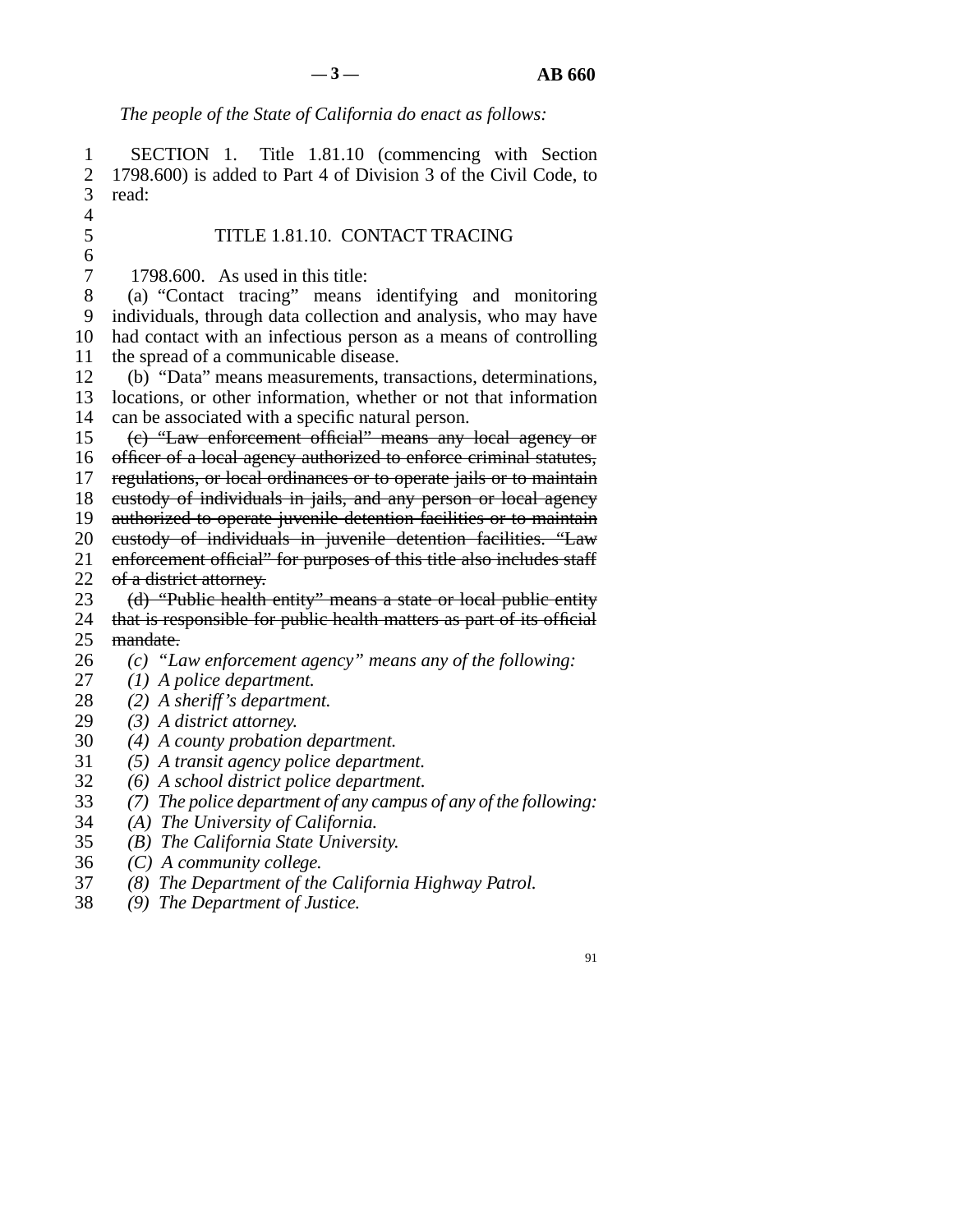| $\mathbf{1}$   | 1798.601. (a) Data collected, received, or prepared for                |
|----------------|------------------------------------------------------------------------|
| $\overline{2}$ | purposes of contact tracing shall not be shared with any entity        |
| 3              | other than a public health entity. used, maintained, or disclosed      |
| 4              | for any purpose other than facilitating contact tracing efforts.       |
| 5              | (b) $(1)$ Except as provided in paragraph $(2)$ , all data collected,  |
| 6              | received, or prepared for purposes of contact tracing shall be         |
| 7              | deleted within 60 days.                                                |
| 8              | (2) This subdivision shall not apply to data in the possession of      |
| 9              | a local or state health department.                                    |
| 10             | 1798.602. A law enforcement official An officer, deputy,               |
| 11             | employee, or agent of a law enforcement agency shall not engage        |
| 12             | in contact tracing.                                                    |
| 13             | 1798.603. (a) A person may bring a civil action for a violation        |
| 14             | of this title to obtain injunctive relief.                             |
| 15             | (b) A prevailing plaintiff in a civil action brought pursuant to       |
| 16             | this section shall be awarded reasonable attorney fees.                |
| 17             | SEC. 2. The Legislature finds and declares that Section 1 of           |
| 18             | this act, which adds Section 1798.601 of the Civil Code, imposes       |
| 19             | a limitation on the public's right of access to the meetings of public |
| 20             | bodies or the writings of public officials and agencies within the     |
| 21             | meaning of Section 3 of Article I of the California Constitution.      |
| 22             | Pursuant to that constitutional provision, the Legislature makes       |
| 23             | the following findings to demonstrate the interest protected by this   |
| 24             | limitation and the need for protecting that interest:                  |
| 25             | This act balances the right of the public to access relevant           |
| 26             | information about contact tracing efforts by public health entities    |
| 27             | while protecting the privacy rights of individuals whose data is       |
| 28             | collected for contact tracing purposes.                                |

29 SEC. 3. The Legislature finds and declares that Section 1 of 30 this act, which adds Section 1798.601 of *to* the Civil Code, furthers,

31 within the meaning of paragraph  $(7)$  of subdivision (b) of Section

32 3 of Article I of the California Constitution, the purposes of that<br>33 constitutional section as it relates to the right of public access to

constitutional section as it relates to the right of public access to

34 the meetings of local public bodies or the writings of local public

35 officials and local agencies. Pursuant to paragraph (7) of 36 subdivision (b) of Section 3 of Article I of the California

37 Constitution, the Legislature makes the following findings:

38 This act balances the right of the public to access relevant<br>39 information about contact tracing efforts by public health entities

information about contact tracing efforts by public health entities

91